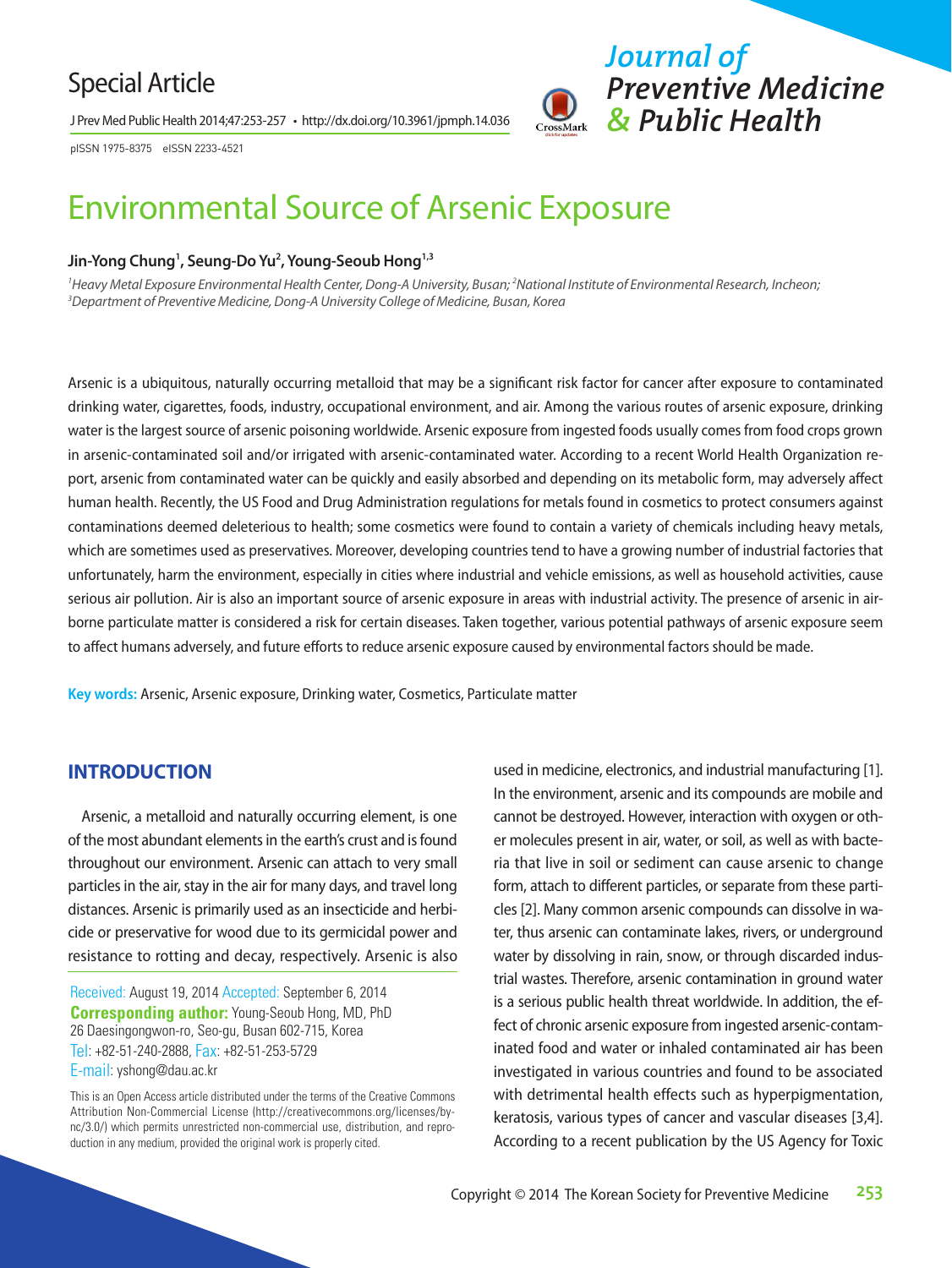Journal of **Preventive Medicine** & Public Health

Substances and Disease Registry, arsenic exposure through inhalation and the dermal layer is considered a minor route for exposure in the general population, but a major route for occupational workers. In the general population, oral arsenic exposure is the predominant exposure route. Hence, most diets are the largest source of arsenic exposure. In addition, ingestion of small concentrations of arsenic in dust or soil through regular hand-to-mouth activities may be an important route of exposure among young children [5].

Once arsenic compounds are absorbed, they are generally processed via the liver's metabolic pathway, and then converted into many different types of inorganic and organic species including arsenite  $(As^{3+})$ , arsenate  $(As^{5+})$ , dimethylarsinate (DMA), and monomethylarsonate (MMA). Inorganic arsenic and organic arsenic are absorbed quickly into the blood and circulated to the human gastrointestinal tract. Organic arsenic species are generally considered innocuous since they are poorly absorbed into cells [6]. In contrast, inorganic arsenic species are highly reactive and affect a series of intracellular reactions [7]. Eventually, arsenic metabolites in the body are excreted in the urine, the major excretion pathway for the elimination of arsenic species from the body. Each form of arsenic has different physiological and bioactive properties, hence it is necessary to identify and quantify each chemical form of arsenic to evaluate their individual effects on human health. Although the total arsenic concentration (total concentration of DMA, MMA, and inorganic arsenic) has been used by previous studies, it is not considered a sufficient measurement for health risk assessment [8,9]. One reason is that the toxicity of arsenic is strongly dependent on the type of chemical species present in the body. It is generally recognized that inorganic arsenic is more toxic than organic arsenic (DMA and MMA), and among inorganic arsenic,  $As^{3+}$  is more toxic than  $As^{5+}$  [10-12]. In most animal studies, DMA has been the main metabolite, while in humans, urinary excretion analysis under normal conditions have revealed approximately 20% inorganic arsenic, 20% MMA, and 60% DMA [13,14]. Therefore, arsenic levels measured in the urine can be used as a biomarker of arsenic exposure in humans. Since arsenic is rapidly metabolized and excreted through the urine, this measurement can provide evidence of recent arsenic exposures [15].

During last decade, arsenic pollution has been considered an important environmental issue in many countries worldwide. However, the environmental route of exposure causing arsenic contamination in the general population has not been fully de-

termined. Recently, the most significant concern related to human health risks from arsenic toxicity is thought to be transported through drinking water, worldwide food distribution, smoking, and global cosmetics. Herein, we review the possible routes for environmental arsenic exposure in humans and potential health risks due to chronic arsenic exposure.

## **POTENTIAL PATHWAYS OF ARSENIC EXPOSURE IN HUMANS**

#### **Drinking Water**

Ground water is a major source of drinking water, and elevated concentration of arsenic in ground water has been associated with various negative health effects in humans [16,17]. Arsenic in drinking water is considered one of the most significant environmental causes of cancer in the world. Consequently, since 1963, the World Health Organization has recommended limits to the maximum concentrations of arsenic in drinking water. In 1963, their recommendation was of 50 μg/L, but after new evidence relating low arsenic concentrations with cancer risk, the World Health Organization further reduced their recommendation to 10 μg/L in 1992 [18-20]. Contamination of ground water is one of the major pathways of human exposure to inorganic arsenic and the risk of arsenic contamination is generally much higher in ground water than that in surface water [21]. Elevated concentrations of arsenic in ground water have been reported in Bangladesh [22-24], Vietnam [25], China [26], Taiwan [27], Argentina [28,29], and Canada [30]. Elevated concentrations of arsenic have primarily resulted from natural sources, such as erosion and leaching from geological formations or anthropogenic sources. In addition, arsenic use for industrial purposes, mining activities, metal processing, and pesticides and fertilizers are other major source of contamination.

## **Industrial Manufacturing and Wood Preservatives**

Most arsenic used in industrial processes is used to produce antifungal wood preservatives that can lead soil contamination. Incineration of preserved wood products, pressure treated with chromate copper arsenate was found to be a source of environmental arsenic contamination [31]. According to the publication by the US Agency for Toxic Substance and Disease Registry, since 2003, the use of arsenic-containing wood preservatives have been phased out for certain residential uses such as play structures, picnic tables, decks, fencing, and boardwalks,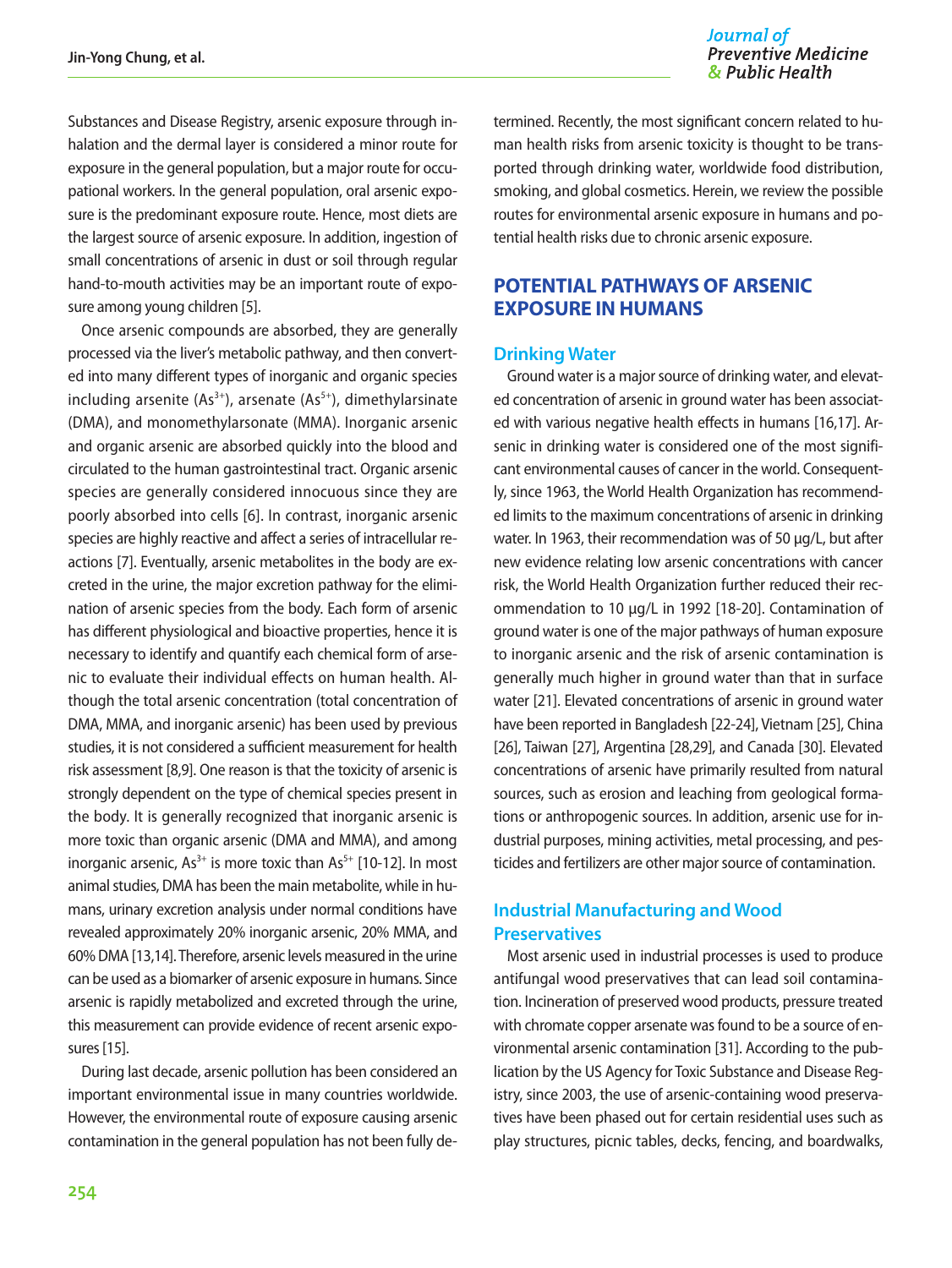but are still used in industrial applications. Arsenic is also used in the pharmaceutical and glass industries, in the manufacturing of alloy, sheep dips, leather preservatives, arsenic-containing pigments, antifouling paints, and poison baits. Arsenic compounds are also employed in the microelectronics and optical industries [32]. In addition, arsenic has been widely used in insecticides and pesticides due to its germicidal power, but the use of inorganic arsenic compounds in pesticides is no longer permitted in North America. The inorganic arsenic compounds, primarily, sodium arsenite, have been widely used as a weed killer, and non-selective soil sterilant [33].

#### **Smoking**

Some reports have indicated that smoking is associated with a decreased ability to methylate ingested arsenic. Previous studies have also shown that cigarette smokers have a significantly higher total urinary arsenic concentration and MMA concentration than non-smokers do [34]. One possibility is that some chemicals in cigarettes compete for different enzymes or co-factors involved in the arsenic methylation process. In addition, cigarettes may also contain some arsenic; one study estimated that approximately 0.25 μg of arsenic is ingested after smoking one cigarette [35]. Although cigarette smoking is already a main risk factor for lung cancer, Ferreccio et al. [36] found that cigarette smoking and ingesting arsenic in drinking water had a synergistic effect. Some of arsenic metabolites found in the urine may result from arsenic exposure due to cigarettes smoking. Therefore, arsenic exposure from cigarettes smoking may also be a serious health concern especially in communities with high concentrations of arsenic in the drinking water [37]. Cigarette use has been found to be correlated with an elevated risk of bladder cancer. In one US study, smokers exposed to high concentrations of arsenic in drinking water (200 μg/L), had a higher risk of bladder cancer than smokers exposed to low concentrations of arsenic did [38,39].

#### **Diet**

Consumption of food grown in arsenic-contaminated areas is another source of chronic arsenic exposure, since agricultural products have been found to be cultivated using arseniccontaminated ground water. Chakraborti et al. [40] confirmed that contaminated ground water used to cultivate vegetables and rice for human consumption may be an important pathway of arsenic ingestion. Another study investigated the concentration of arsenic in food imported into the United King-

dom and found that vegetables imported from Bangladesh had a 2 to 100-fold higher concentration of arsenic than that of vegetables cultivated in the United Kingdom and North America [41]. However, the type of arsenic species found in these foods was not reported. This information is necessary to assess the risk among humans who ingest these foods. Nevertheless, this study further supports the theory that food may be an important route of arsenic exposure in some regions and that these exposures may have long-term negative health effects in humans. Considering the widespread distribution of food, arseniccontaminated food and the possible associated risks of disease should be considered an important global issue. It is also well known that some crustaceans contain arsenobetaine and some seaweed contains arsenosugar, but seafood usually contains organic arsenic compounds that are less toxic than inorganic counterparts are [42].

#### **Cosmetic**

Cosmetics are of low priority in consumer safety assessments since they are wrongly assumed to have no effect our health. Cosmetics are also considered an unlikely source of arsenic exposure and as a simple impurity, but are a leading cause of direct exposure among a many individuals. Assessing the amount of dermal absorption from a single component in a cosmetic product is complex and depends on many factors such as the concentration of arsenic in the product, the amount of product applied, the length of time left on the skin and the presence of emollients and penetration enhancers in the cosmetic product [43]. Currently, no international standard for impurities, such as heavy metals, in cosmetics exist. However, some countries have conducted tests to determine the levels of heavy metal contents in cosmetic products and provided some guidelines for limiting use [44,45].

#### **Air**

In air, arsenic exists predominantly attached to particulate matter, and is usually present as a mixture of arsenite and arsenate, with a negligible amount of organic arsenic species except in areas using arsenic pesticides or with biotic activity. One previous study suggested that methylated arsenic is a minor component in the air of suburban, urban and industrial areas, and that the major inorganic portion of air is composed of the trivalent and pentavalent compounds [46]. Human exposure to arsenic through the air generally occurs at very low concentrations ranging from 0.4 to 30 ng/ $m<sup>3</sup>$ . The US Environmental Pro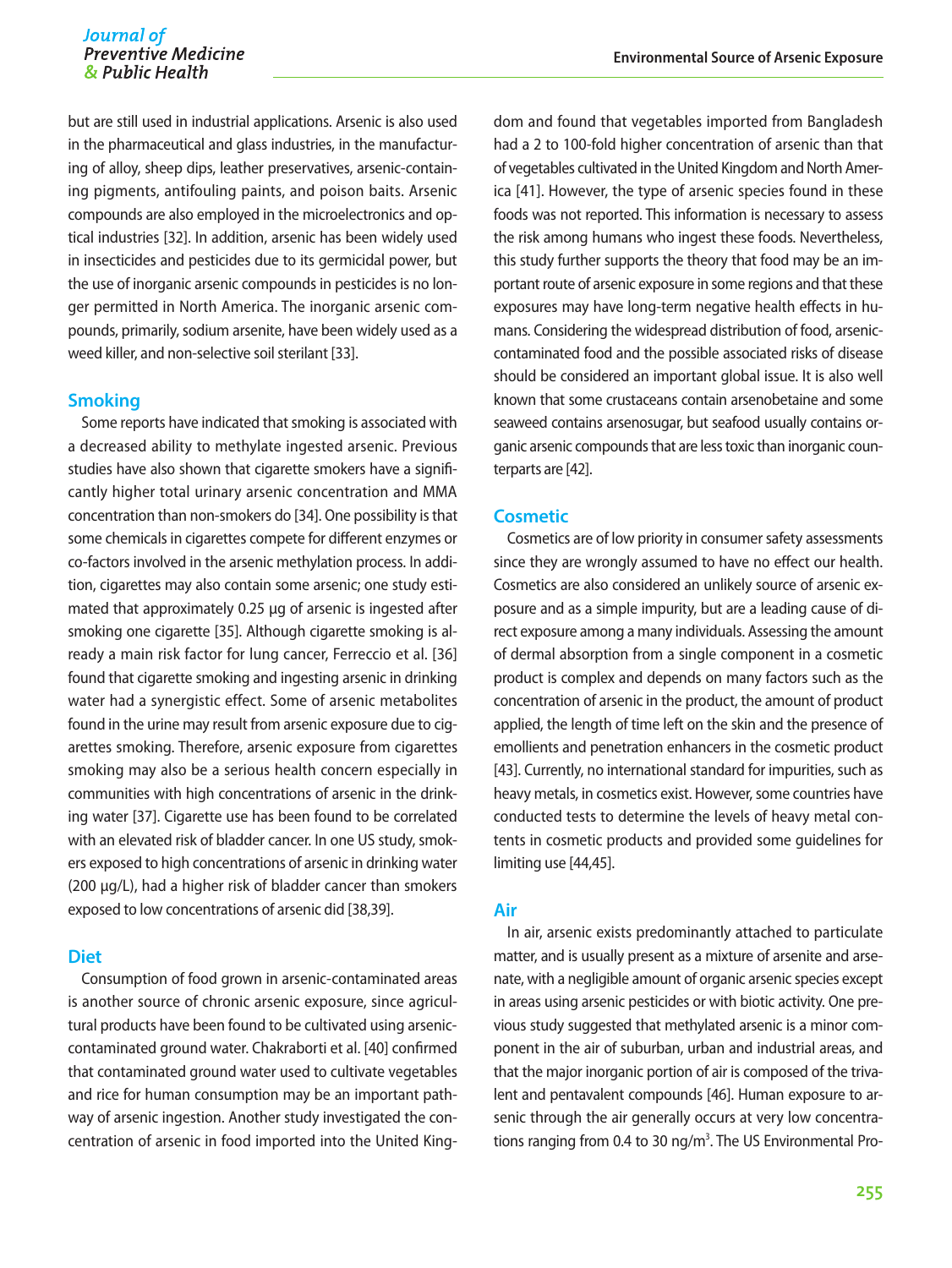tection Agency has estimated that approximately 40 to 90 ng of arsenic per day are typically inhaled by humans. In unpolluted areas, approximately 50 ng or less arsenic is inhaled per day [47].

## **CONCLUSION**

The ingestion of arsenic by humans can cause a variety of disorders, including skin lesions problems with the respiratory and/or nervous systems, and different types of cancers. Certain pathways have been found to result in arsenic exposure in humans, such as from drinking water, foods, cigarettes, certain residential areas, occupational environment, and cosmetics. Guidelines to keep the concentration of arsenic in drinking water to 50 μg/L or lower has not been found to be protective, and the World Health Organization has decreased their recommendation to 10 μg/L. Because ground water can contain high concentrations of arsenic, drinking water sources should be tested for arsenic and carefully monitored. The methylation of arsenic can also be influenced by a variety of environmental factors mentioned above. We hope that this careful review of possible source of arsenic exposure will contribute to reducing arsenic-related health hazards in humans.

## **CONFLICT OF INTEREST**

The authors have no conflicts of interest with the material presented in this paper.

## **REFERENCES**

- 1. Nriagu JO, Azcue JM. Arsenic in the environment. Part I. Cycling and characterization. New York: Wiley; 1990, p. 1-15.
- 2. Fergusson JE. The heavy elements: chemistry, environmental impact, and health effects. New York: Pergamon Press; 1990, p. 362-365.
- 3. Gibb H, Haver C, Gaylor D, Ramasamy S, Lee JS, Lobdell D, et al. Utility of recent studies to assess the National Research Council 2001 estimates of cancer risk from ingested arsenic. Environ Health Perspect 2011;119(3):284-290.
- 4. Argos M, Kalra T, Rathouz PJ, Chen Y, Pierce B, Parvez F, et al. Arsenic exposure from drinking water, and all-cause and chronicdisease mortalities in Bangladesh (HEALS): a prospective cohort study. Lancet 2010;376(9737):252-258.
- 5. Agency for Toxic Substances and Disease Registry. Public health statement for arsenic [cited 2014 Sep 16]. Available from:

http://www.atsdr.cdc.gov/phs/phs.asp?id=18&tid=3.

- 6. Akter KF, Owens G, Davey DE, Naidu R. Arsenic speciation and toxicity in biological systems. Rev Environ Contam Toxicol 2005; 184:97-149.
- 7. Drobná Z, Walton FS, Paul DS, Xing W, Thomas DJ, Stýblo M. Metabolism of arsenic in human liver: the role of membrane transporters. Arch Toxicol 2010;84(1):3-16.
- 8. Hakala E, Pyy L. Assessment of exposure to inorganic arsenic by determining the arsenic species excreted in urine. Toxicol Lett 1995;77(1-3):249-258.
- 9. Ma M, Le XC. Effect of arsenosugar ingestion on urinary arsenic speciation. Clin Chem 1998;44(3):539-550.
- 10. Hindmarsh JT, McCurdy RF. Clinical and environmental aspects of arsenic toxicity. Crit Rev Clin Lab Sci 1986;23(4):315-347.
- 11. Valentine JL, Kang HK, Spivey G. Arsenic levels in human blood, urine, and hair in response to exposure via drinking water. Environ Res 1979;20(1):24-32.
- 12. Buchet JP, Lauwerys R, Roels H. Urinary excretion of inorganic arsenic and its metabolites after repeated ingestion of sodium metaarsenite by volunteers. Int Arch Occup Environ Health 1981; 48(2):111-118.
- 13. Vahter M, Marafante E, Dencker L. Tissue distribution and retention of 74As-dimethylarsinic acid in mice and rats. Arch Environ Contam Toxicol 1984;13(3):259-264.
- 14. Buchet JP, Lauwerys R, Roels H. Comparison of the urinary excretion of arsenic metabolites after a single oral dose of sodium arsenite, monomethylarsonate, or dimethylarsinate in man. Int Arch Occup Environ Health 1981;48(1):71-79.
- 15. Buchet JP, Lison D, Ruggeri M, Foa V, Elia G. Assessment of exposure to inorganic arsenic, a human carcinogen, due to the consumption of seafood. Arch Toxicol 1996;70(11):773-778.
- 16. Bhattacharya P, Jacks G, Ahmed KM, Routh J, Khan AA. Arsenic in groundwater of the Bengal delta plain aquifers in Bangladesh. Bull Environ Contam Toxicol 2002;69(4):538-545.
- 17. Bhattacharya P, Jacks G, Frisbie SH, Smith E, Naudu R, Sarkar B. Arsenic in the environment: a global perspective. In: Sarker B, editor. Handbook of heavy metals in the environment. New York: Marcel Dekker; 2001, p. 145-215.
- 18. World Health Organization. Guidelines for drinking-water quality: recommendations. Geneva: World Health Organization; 1993, p. 1-11.
- 19. World Health Organization. Environmental health criteria 224: arsenic and arsenic compounds. 2nd ed. Geneva: World Health Organization; 2001, p. 1-7.
- 20. Environmental Protection Agency. National interim primary